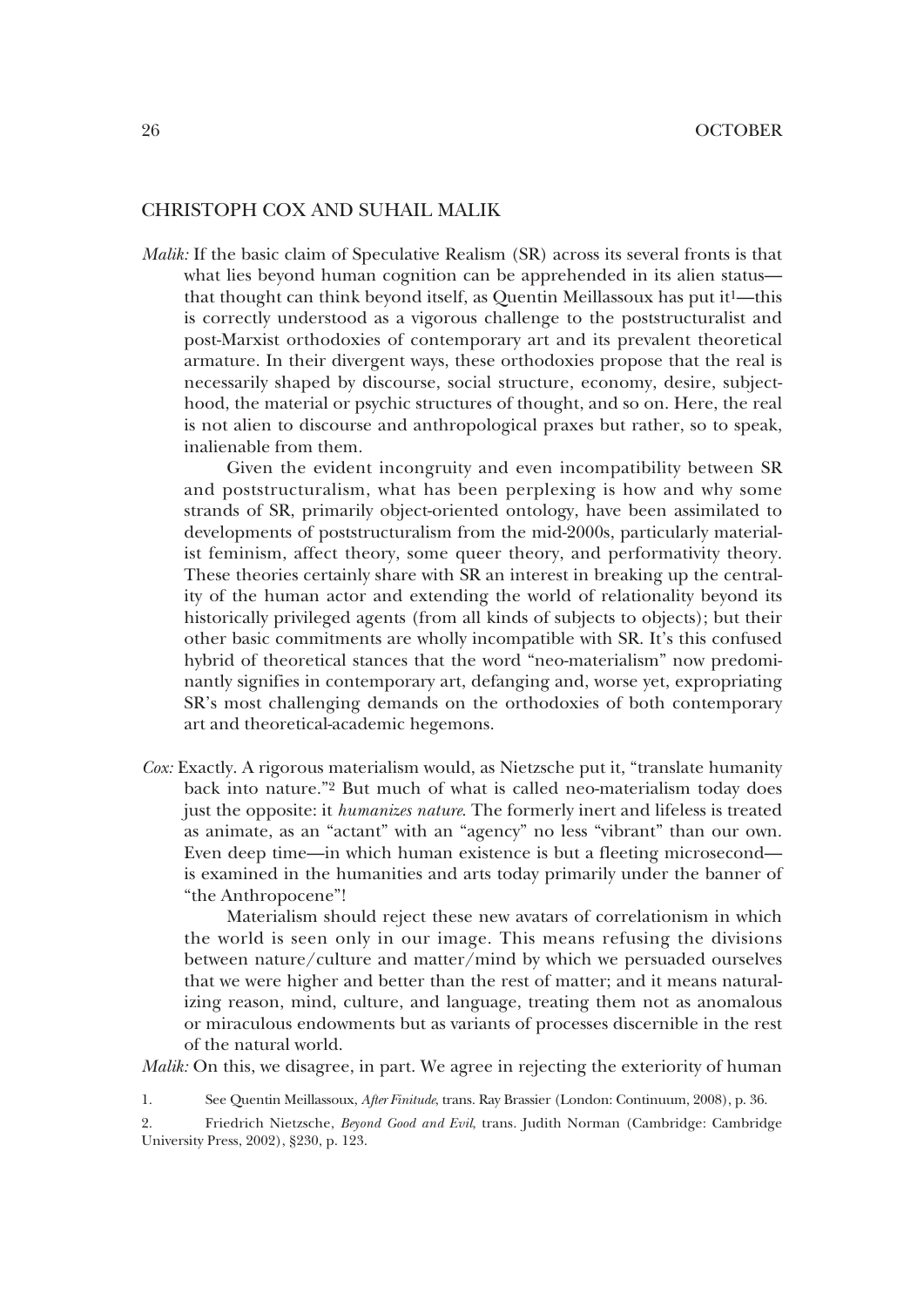sapience to natural processes—a Ptomelaic hangover that has to be renounced. But we shouldn't attribute apprehension of the real to natural processes themselves, espousing a sort of Deleuzian vitalism that's close to the hegemonic variants of neo-materialism (HNM) identified above that confound SR's interest in identifying what is irreducibly alien to thought or discourse (or some proxy of these) with the poststructuralist vitiation of this possibility (even via the limit case of the altering encounter with the Other). . .

- *Cox:* I don't think there's anything vitalist about the radical materialism I'm espousing. It naturalizes the human rather than humanizing nature. Reason is not other than nature; and to treat it as such—as, I think, neo-rationalist critics of materialism do3—is theological insofar as it posits a transcendent world of reason and culture that's irreducible to the rest of nature.
- *Malik:* This is our point of contention. Yes, the theological hangover has to be discarded in *all* its varieties: reason is not a proto-miracle nor is it ordained by grace. But, theoretically, the issue is whether what happens on the two sides of the phase shift that is the anthropotechnical nexus are *only* contiguous. A demarcation is definitionally inaugurated with that phase shift, meaning that the effects cannot be described in the terms available *before* it. Furthermore, as technoscience demonstrates, the *before* of nature is itself recursively modified by the *after* of anthropotechnical intervention, which involves the use of reason. That is, nature is now itself anthropogenetically or quasi-rationally constituted—or can be—by technosciences that are fundamentally constructive. This is not only what matter *can* be, but how it *must* now be understood. What is materialism then?
- *Cox:* Doesn't this revert back to the humanism and correlationism I thought we both repudiated, treating nature and the facts uncovered by science as inextricably bound to the human and to human history? I think you also overestimate the place of our species in the natural world and in cosmic history. From Copernicus and Galileo to Hutton, Darwin, and current neuroscience, all the scientific breakthroughs of modernity have pushed in the opposite direction, undermining human narcissism and megalomania.
- *Malik:* Recognizing anthropogenetic interventions and constructions of nature and matter does not mean that we are exporting our image of ourselves into them. As we regularly learn, interventions on nature do *not* necessarily lead to vain images of ourselves. An embryo with the DNA of three "parents" does not reproduce an image of human or animal life but is an invention—in and of nature as well as our self-image. Rational-material invention thinks outside

<sup>3.</sup> See, for example, "Reason Is Inconsolable and Non-Conciliatory: Ray Brassier in Conversation with Suhail Malik," in *Realism Materialism Art*, ed. Christoph Cox, Jenny Jaskey, and Suhail Malik (Berlin: Sternberg, 2015), pp. 219–20; and Robert Brandom, *Articulating Reasons* (Cambridge, Mass.: Harvard University Press, 2000), pp. 2–3, 22–35.